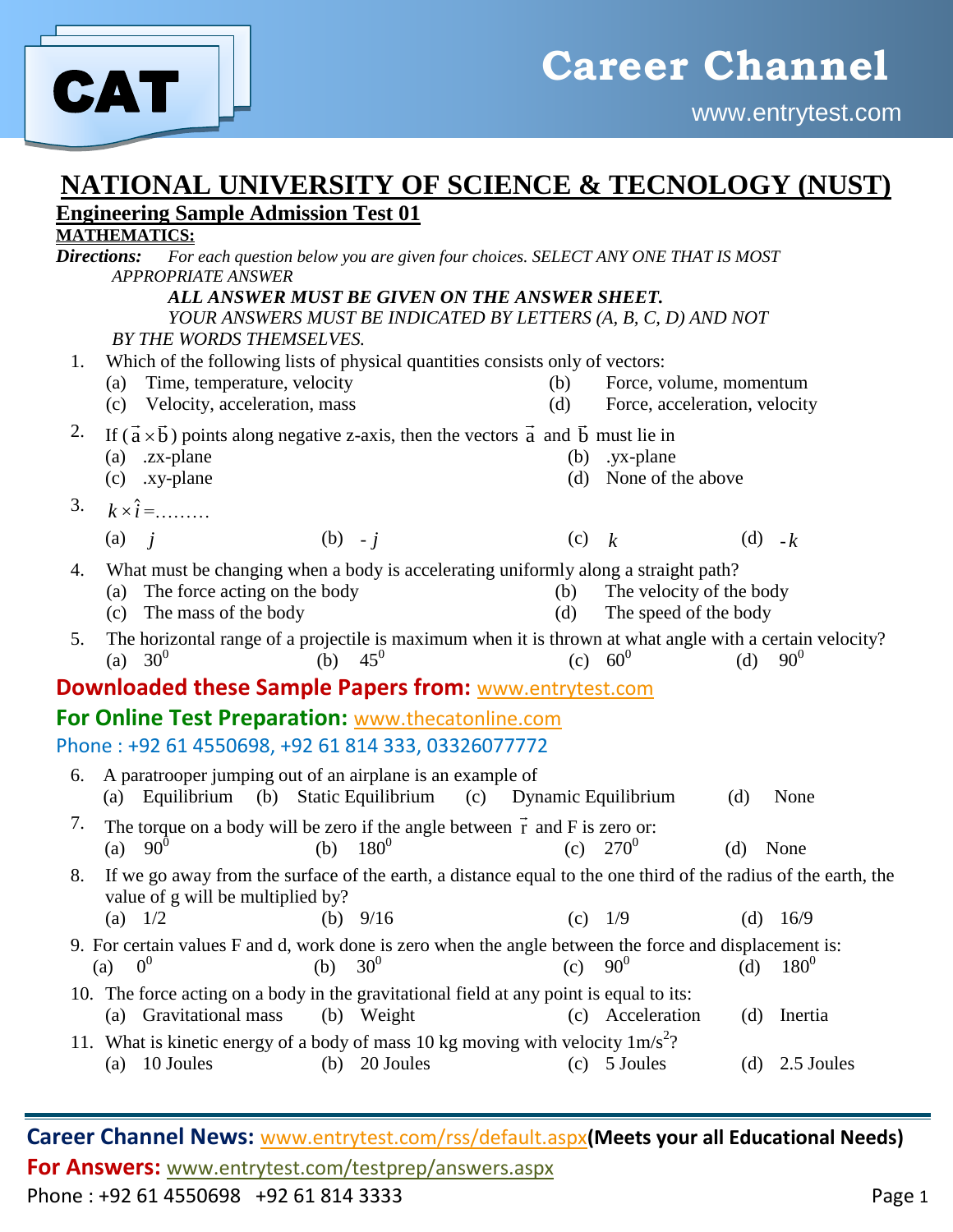

| 12. | Simple harmonic motion is mathematically represented as                                                               |                   |            |                                                                                       |  |                                                  |  |  |
|-----|-----------------------------------------------------------------------------------------------------------------------|-------------------|------------|---------------------------------------------------------------------------------------|--|--------------------------------------------------|--|--|
|     | (b) $.a \alpha x$<br>(a) $.a \alpha - x$                                                                              |                   |            | (c) $V \alpha - x$                                                                    |  | (d) $F \alpha - x$                               |  |  |
| 13. | The frequency of second pendulum is                                                                                   |                   |            |                                                                                       |  |                                                  |  |  |
|     | $(a)$ 1 hertz<br>$(b)$ 2 hertz                                                                                        |                   | (c)        | $0.5$ hertz                                                                           |  | (d) None of the above                            |  |  |
| 14. | A body with frequency f would complete one vibration in                                                               |                   |            |                                                                                       |  |                                                  |  |  |
|     | (b) $\frac{1}{f}$ seconds<br>(a) $F$ seconds                                                                          |                   |            | $(c)$ 1 second                                                                        |  | (d) $\frac{1}{T}$ seconds                        |  |  |
| 15. | The rate of evaporation depends upon:                                                                                 |                   |            |                                                                                       |  |                                                  |  |  |
|     | Nature of liquid<br>(a)<br>The area of the exposed surface of the liquid<br>(c)                                       |                   | (b)<br>(d) | The temperature of liquid and air<br>All of the above                                 |  |                                                  |  |  |
|     |                                                                                                                       |                   |            |                                                                                       |  |                                                  |  |  |
| 16. | The saturated vapour pressure of a given liquids:<br>Increases with rise in temperature<br>(a)                        |                   | (b)        |                                                                                       |  |                                                  |  |  |
|     | May increase or decrease with rise in                                                                                 |                   |            | Decreases with rise in temperature<br>Remains unchanged with rise in                  |  |                                                  |  |  |
|     | (c)<br>temperature                                                                                                    |                   | (d)        | temperature                                                                           |  |                                                  |  |  |
| 17. | Suppose the co-efficient of linear expansion of copper is 0.000156 per degree C. What will be the co-                 |                   |            |                                                                                       |  |                                                  |  |  |
|     | efficient of volume expansion of copper sphere per degree C?                                                          |                   |            |                                                                                       |  |                                                  |  |  |
|     | Same as that of linear expansion<br>(a)<br>Three times as that of linear expansion<br>(c)                             |                   |            | (b) Two times as that of linear expansion<br>(d) One half as that of linear expansion |  |                                                  |  |  |
|     | <b>Downloaded these Sample Papers from:</b> www.admission.pk                                                          |                   |            |                                                                                       |  |                                                  |  |  |
|     |                                                                                                                       |                   |            |                                                                                       |  |                                                  |  |  |
|     | For Online Test Preparation: www.thecatonline.com                                                                     |                   |            |                                                                                       |  |                                                  |  |  |
|     | Phone:+92 61 4550698, +92 61 814 333, 03326077772                                                                     |                   |            |                                                                                       |  |                                                  |  |  |
| 18. | Length of metal rod is 100 cm and co-efficient of linear expansion of metal is $0.00002K^{-1}$ By how many            |                   |            |                                                                                       |  |                                                  |  |  |
|     | centimeters will it contract when cooled through $50^{\circ}$ C?<br>1.001<br>(b) $0.150$<br>(a)                       |                   |            | $(c)$ 0.001                                                                           |  | $(d)$ 0.01                                       |  |  |
| 19. | The Coulomb force in a medium of relative permittivity $\varepsilon_r$ is given by:                                   |                   |            |                                                                                       |  |                                                  |  |  |
|     |                                                                                                                       |                   |            |                                                                                       |  |                                                  |  |  |
|     | (b) $F' = \frac{F}{\varepsilon}$<br>(a) $F' = \frac{\mathcal{E}_r}{F}$                                                |                   |            | (c) $F' = F_{\epsilon}$                                                               |  | (d) $F' = \frac{F}{\varepsilon_0 \varepsilon_r}$ |  |  |
| 20. | Capacity of a capacitor depends upon.                                                                                 |                   |            |                                                                                       |  |                                                  |  |  |
|     | (a) The distance between the plates<br>(c) The size of the plates                                                     | (b)<br>(d)        |            | The nature of the dielectric between the plates<br>All of the above                   |  |                                                  |  |  |
| 21. | The magnetic force $F_m$ acting on charge q when it moves with a velocity v through a magnetic field B is             |                   |            |                                                                                       |  |                                                  |  |  |
|     | given by<br>(a) $F_m = q v \times B$ (b) $F_m = q v^2 \times B$ (c) $F_m = q v^3 \times B$ (d) $F_m = q v^4 \times B$ |                   |            |                                                                                       |  |                                                  |  |  |
| 22. | A substance which behaves like a magnet in the presence of a strong magnetic field is called                          |                   |            |                                                                                       |  |                                                  |  |  |
|     | (a) Magnets                                                                                                           | (b) Ferro magnets |            | (c) Electromagnets                                                                    |  | (d) None of the above                            |  |  |
| 23. | In a circuit, if a resistance of the conductor is increased then current in the circuit will:                         |                   |            |                                                                                       |  |                                                  |  |  |
|     |                                                                                                                       |                   |            |                                                                                       |  |                                                  |  |  |
|     |                                                                                                                       |                   |            |                                                                                       |  |                                                  |  |  |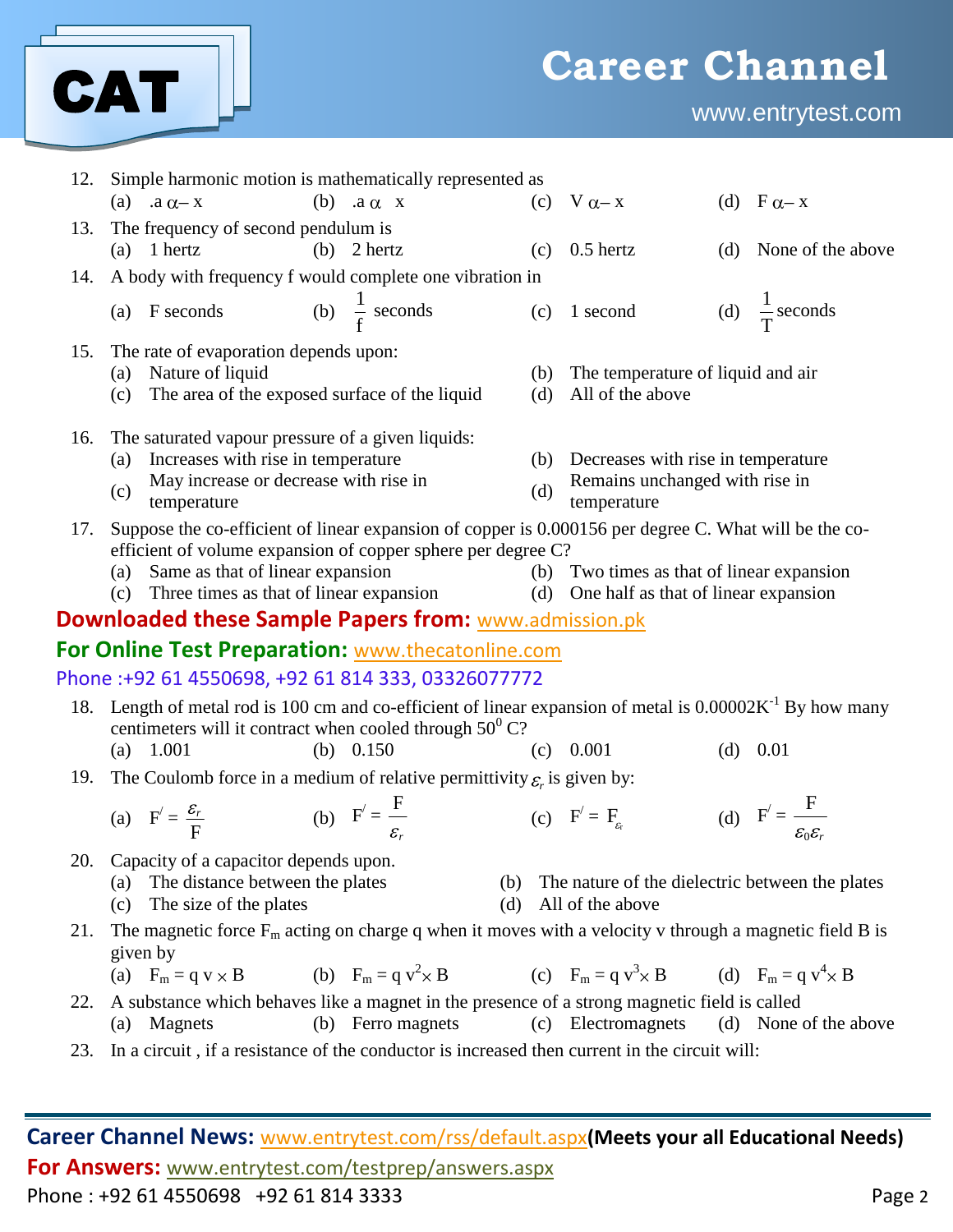

www.entrytest.com

|     | First increase and then<br>(c) Remain the same (d)<br>Increase<br>(b) Decrease<br>(a)<br>decrease                                                                      |
|-----|------------------------------------------------------------------------------------------------------------------------------------------------------------------------|
| 24. | The phenomenon that the resistance of a metal falls exactly to zero at a few degrees above absolute zero<br>is called:                                                 |
|     | (a) Conductivity<br>(b) Low conductivity (c) Super-conductivity<br>(d) Low resistivity                                                                                 |
| 25. | Why should a resistance be introduced in a circuit in series deliberately?                                                                                             |
|     | To increase current<br>To decrease current<br>To make voltage<br>To make current<br>(c)<br>(b)<br>(d)<br>and decrease<br>(a)<br>and voltage<br>zero<br>zero<br>Voltage |
|     | 26. In a house circuit, all electrical appliances are connected in parallel to each other between the line and                                                         |
|     | neutral wires to get:<br>(a) Same current and different voltage<br>(b) Same current and same potential difference                                                      |
|     | Difference current and different potential<br>Different current but same potential<br>(c)<br>(d)<br>difference<br>difference                                           |
|     | 27. Power dissipated in a circuit in the form of 'V' and 'R' can be determine as:                                                                                      |
|     | (a) $P = \frac{V}{I}$ (b) $P = \frac{V^2}{P}$ (c) $P = \frac{R}{V^2}$<br>(d) $P = \frac{1}{V^2}$                                                                       |
|     | <b>Downloaded these Sample Papers from: www.entrytest.com</b>                                                                                                          |
|     | For Online Test Preparation: www.thecatonline.com                                                                                                                      |
|     | Phone: +92 61 4550698, +92 61 814 333, 03326077772                                                                                                                     |
|     | 28. Lyman series lies in<br>(b) Ultra violet region (c) Infra red region (d) Far-infra red region<br>(a) Visible region                                                |
| 29. | According to Bohr's theory of hydrogen atom, an electron can revolve around a proton indefinitely if its                                                               |
|     | path is<br>(a) A spiral of increasing radius<br>(b) A circle of constantly decreasing radius                                                                           |
|     | (c) A circle of an allowed radius<br>(d)<br>An ellipse                                                                                                                 |
| 30. | According to Bohr's theory of hydrogen atom, the radii $R_n$ of stationary electron is given by the<br>equation                                                        |
|     | (a) $R_n = \frac{ke^2}{\pi r^2}$<br>(b) $R_n = \frac{ke^2}{mv_n^2}$<br>(c) $R_n = \frac{e^2}{mv_n^2}$ (d) $R_n = \frac{he^2}{mv_n^2}$<br>$mv_{n}$                      |
| 31. | An interesting application of laser is the production of three dimensional images called                                                                               |
|     | (b) Holograms<br>(c) Ovals<br>(a) Polygons<br>(d) None of the above                                                                                                    |
| 32. | The laser device used to fragment gallstones and kidney stones is called                                                                                               |
|     | Laser<br>(b)<br>Laser beam<br>Laser lithotropter<br>(d) Ruby laser<br>(c)<br>(a)<br>scanner                                                                            |
| 33. | Product of x-rays is a reverse phenomenon of                                                                                                                           |
|     | Photoelectric<br>(b) Compton Effect (c) Pair Production<br>(d) Annihilation of matter<br>(a)<br>Effect                                                                 |
|     |                                                                                                                                                                        |
|     | Career Channel News: www.entrytest.com/rss/default.aspx(Meets your all Educational Needs)                                                                              |

**For Answers:** www.entrytest.com/testprep/answers.aspx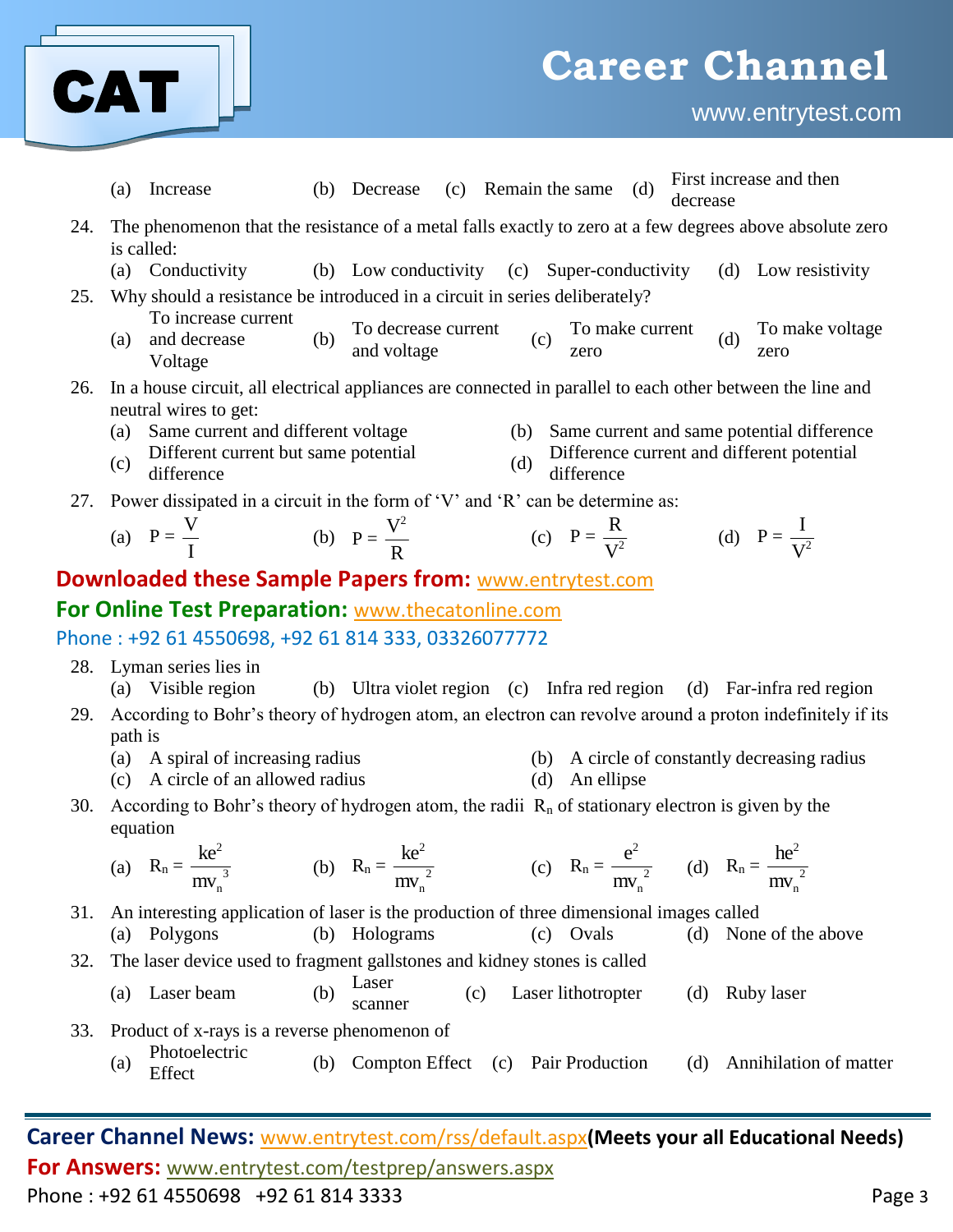

| 34.                     |                                                                                                                                               | The nucleus of hydrogen with symbol $_1H^3$ is called<br>(a) Proton                                  |     | (b) Deuteeron                        |     | (c)                   | Triton                                           | (d) | All of the above                                                                                      |  |  |
|-------------------------|-----------------------------------------------------------------------------------------------------------------------------------------------|------------------------------------------------------------------------------------------------------|-----|--------------------------------------|-----|-----------------------|--------------------------------------------------|-----|-------------------------------------------------------------------------------------------------------|--|--|
| 35.                     |                                                                                                                                               | Elements with atomic number $Z > 82$ are                                                             |     |                                      |     |                       |                                                  |     |                                                                                                       |  |  |
|                         | (a)                                                                                                                                           | Stable                                                                                               |     | (b) Unstable                         |     | (c)                   | Small                                            | (d) | None of the above                                                                                     |  |  |
| 36.                     |                                                                                                                                               | Which of the following particles has very low penetration power?                                     |     |                                      |     |                       |                                                  |     |                                                                                                       |  |  |
|                         |                                                                                                                                               | (a) $\alpha$ -particle                                                                               |     | (b) $\beta$ -particle                |     |                       | $(c) \gamma$ -particle                           | (d) | All of the above                                                                                      |  |  |
| 37.                     |                                                                                                                                               | Which of the following particles move with velocity of light?                                        |     |                                      |     |                       |                                                  |     |                                                                                                       |  |  |
|                         |                                                                                                                                               | (a) $\alpha$ -particle                                                                               |     | (b) $\beta$ -particle                |     |                       | $(c) \gamma$ -particle                           |     | (d) All of the above                                                                                  |  |  |
| 38.                     | A carbon nucleus emits a particle x and changes into nitrogen according to the equation<br>$_{6}C^{14} + _{7}N^{14} \rightarrow x$ What is x? |                                                                                                      |     |                                      |     |                       |                                                  |     |                                                                                                       |  |  |
|                         |                                                                                                                                               | (a) An electron                                                                                      |     | $(b)$ A proton                       | (c) | An $\alpha$ -particle |                                                  | (d) | A neutron                                                                                             |  |  |
| 39.                     |                                                                                                                                               | During Pair-Production which particles are produced?                                                 |     |                                      |     |                       |                                                  |     |                                                                                                       |  |  |
|                         |                                                                                                                                               | (a) Proton & Electron                                                                                | (b) | Electron $&$<br>Neutron              |     | (c)                   | Electron &<br>Positron                           |     | Proton & Neutron<br>(d)                                                                               |  |  |
| 40.                     | (a)<br>(c)                                                                                                                                    | The Solid-State Detector is basically<br>A forward biased PN-junction<br>A forward biased transistor |     |                                      |     | (d)                   | (b) A reversed biased PN-junction<br>A Photocell |     |                                                                                                       |  |  |
|                         |                                                                                                                                               | <b>Downloaded these Sample Papers from: www.admission.pk</b>                                         |     |                                      |     |                       |                                                  |     |                                                                                                       |  |  |
|                         |                                                                                                                                               | For Online Test Preparation: www.thecatonline.com                                                    |     |                                      |     |                       |                                                  |     |                                                                                                       |  |  |
|                         |                                                                                                                                               | Phone:+92 61 4550698, +92 61 814 333, 03326077772                                                    |     |                                      |     |                       |                                                  |     |                                                                                                       |  |  |
| PHYSICS:<br>Directions: |                                                                                                                                               | For each question below you are given four choices. SELECT ANY ONE THAT IS MOST                      |     |                                      |     |                       |                                                  |     |                                                                                                       |  |  |
|                         |                                                                                                                                               | APPROPRIATE ANSWERALL ANSWER MUST BE GIVEN ON THE ANSWER SHEET.                                      |     |                                      |     |                       |                                                  |     | YOUR ANSWERS MUST BE INDICATED BY LETTERS (A, B, C, D) AND NOT BY THE WORDS THEMSELVES.               |  |  |
| 1.                      |                                                                                                                                               | Einstein explained the photo-electric effect making the following assumption as a basis that,        |     |                                      |     |                       |                                                  |     |                                                                                                       |  |  |
|                         | (a)                                                                                                                                           | The mass of the electrons increases                                                                  |     |                                      | (b) |                       | Light consists the photons or quanta             |     |                                                                                                       |  |  |
|                         | (c)                                                                                                                                           | The energy of light increases with<br>speed                                                          |     |                                      | (d) | electrons             |                                                  |     | The photo-electrons are identical with atomic                                                         |  |  |
| 2.                      |                                                                                                                                               | simple pendulum in the elevator will,                                                                |     |                                      |     |                       |                                                  |     | An elevator initially accerlerates upward from rest and ascends with uniform speed. Time period of a  |  |  |
|                         | (a)                                                                                                                                           | Increase and then<br>decrease                                                                        |     | Decrease and then<br>(b)<br>increase |     |                       | Increase<br>(c)                                  |     | Decrease<br>(d)                                                                                       |  |  |
| 3.                      |                                                                                                                                               | A simple arrangement by means of which e.m.f,s. are compared is known                                |     |                                      |     |                       |                                                  |     |                                                                                                       |  |  |
|                         | (a)                                                                                                                                           | Voltmeter                                                                                            | (b) | Potentiometer                        |     | (c)                   | Ammeter                                          |     | None of the<br>(d)<br>above                                                                           |  |  |
| 4.                      |                                                                                                                                               |                                                                                                      |     |                                      |     |                       |                                                  |     | The physics underlying the operation of a refrigerator most closely resembles the physics underlying, |  |  |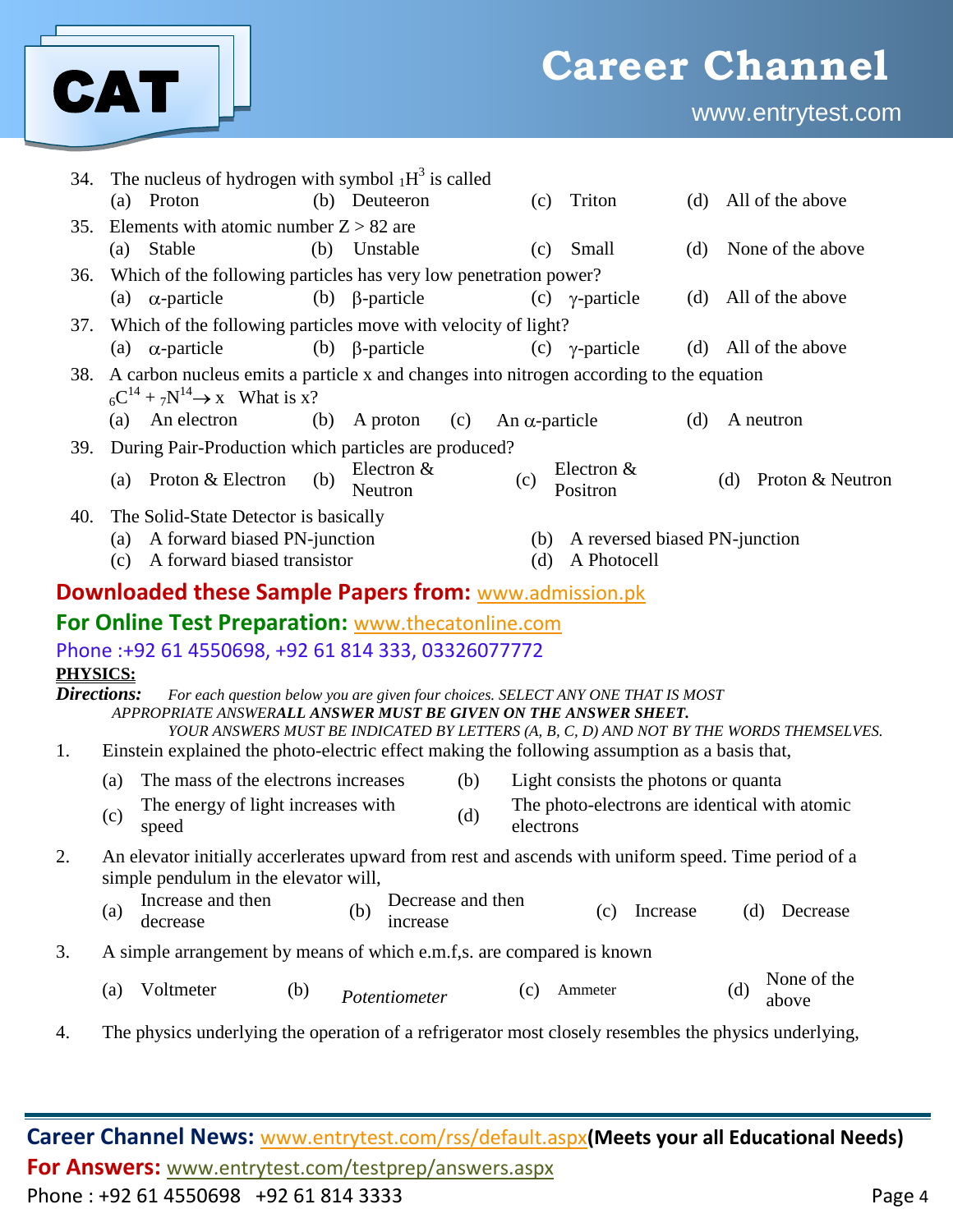|     |            | CAT                                                                                               |     |                                                                                                                                                                                                                                                                                |               | <b>Career Channel</b>                                                 |     | www.entrytest.com      |
|-----|------------|---------------------------------------------------------------------------------------------------|-----|--------------------------------------------------------------------------------------------------------------------------------------------------------------------------------------------------------------------------------------------------------------------------------|---------------|-----------------------------------------------------------------------|-----|------------------------|
|     | (a)        | The freezing of<br>water                                                                          | (b) | The melting of ice (c)                                                                                                                                                                                                                                                         |               | The evaporation of<br>water                                           | (d) | A heat engine          |
| 5.  | (a)        | downward component of weight is<br>.mg $Cos\theta$                                                | (b) | Let a certain body of mass 'm' placed on a horizontal surface move down the inclined plane then<br>.mgSin $\theta$                                                                                                                                                             | (c)           | .mg Tan $\theta$                                                      | (d) | None                   |
| 6.  |            |                                                                                                   |     | The plane faces of two identical plano convex lens, each having focal length 40 cm are pressed against<br>each other to form a usual convex lens. The distance from this lens at which an object must be placed to<br>obtain a real, inverted image with magnification one is. |               |                                                                       |     |                        |
|     | (a)        | $40 \text{ cm}$                                                                                   | (b) | 80 cm                                                                                                                                                                                                                                                                          | (c)           | $20 \text{ cm}$                                                       | (d) | $60 \text{ cm}$        |
| 7.  | (a)<br>(c) | The law which gives definition of force is<br>Newton's law of gravitation<br>Second law of motion |     |                                                                                                                                                                                                                                                                                | (b)<br>(d)    | Third law of motion<br>First law of motion                            |     |                        |
| 8.  |            | Hygrometer is an instrument used for measuring                                                    |     |                                                                                                                                                                                                                                                                                |               |                                                                       |     |                        |
|     | (a)<br>(c) | The compression of water vapour with<br>temperature<br>Specific gravity of air                    |     |                                                                                                                                                                                                                                                                                | (b)<br>(d)    | The amount of water vapour in the<br>atmosphere<br>The density of air |     |                        |
| 9.  | (a)<br>(c) | An inertial frame of reference is one whose:<br>Acceleration is zero<br>Acceleration is uniform   |     |                                                                                                                                                                                                                                                                                | (b)<br>(d)    | Velocity is changing with time<br>Inertia is not zero                 |     |                        |
| 10. |            |                                                                                                   |     | A moving car whose engine is switched off. comes to rest after some time due to:                                                                                                                                                                                               |               |                                                                       |     |                        |
|     | (a)        | Inertia                                                                                           | (b) | Its mass                                                                                                                                                                                                                                                                       | (c)           | Friction                                                              | (d) | Earth's<br>gravitation |
|     |            |                                                                                                   |     | <b>Downloaded these Sample Papers from: www.entrytest.com</b>                                                                                                                                                                                                                  |               |                                                                       |     |                        |
|     |            |                                                                                                   |     | For Online Test Preparation: www.thecatonline.com                                                                                                                                                                                                                              |               |                                                                       |     |                        |
|     |            |                                                                                                   |     | Phone: +92 61 4550698, +92 61 814 333, 03326077772                                                                                                                                                                                                                             |               |                                                                       |     |                        |
| 11. | (a)<br>(b) |                                                                                                   |     | When two bodies separate instantaneously after collision, the collision is said to be perfectly elastic.<br>When to bodies separate instantaneously after collision, the collision is said to be perfectly inelastic                                                           |               |                                                                       |     |                        |
| 12. | (a)        | Fores                                                                                             | (b) | According to the second law of motion, acceleration is proportional to:<br>Time                                                                                                                                                                                                | (c)           | <b>Mass</b>                                                           | (d) | Distance               |
| 14. |            | A) At the focus                                                                                   | B)  | When the object is placed at 2f of convex lens then the image formed behind the lens will be<br>At 2f                                                                                                                                                                          | $\mathbf{C}$  | Beyond 2f                                                             | D)  | Between f and 2f       |
|     |            |                                                                                                   |     | 15. When the object is placed at principal focus of a convex lens then the image is formed at                                                                                                                                                                                  |               |                                                                       |     |                        |
|     | A)         | Same distance                                                                                     | B)  | Infinity                                                                                                                                                                                                                                                                       | $\mathcal{C}$ | Same side of lens                                                     | D)  | Centre of<br>curvature |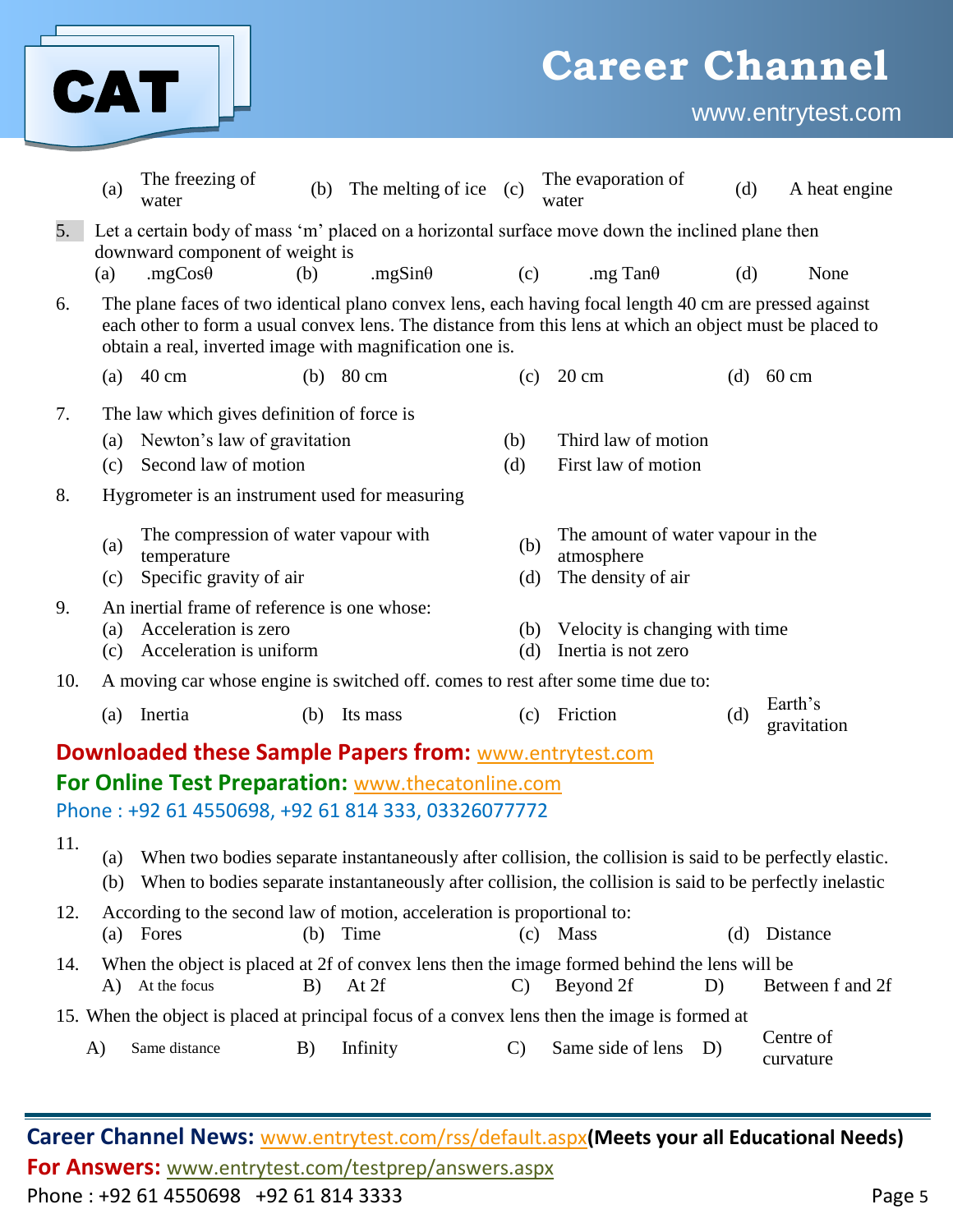

www.entrytest.com

| 16. Which one of the following cannot measure wavelength of X-rays in any way |            |                                                                                                                                              |                |                             |                     |                        |                                                          |     |            |                          |
|-------------------------------------------------------------------------------|------------|----------------------------------------------------------------------------------------------------------------------------------------------|----------------|-----------------------------|---------------------|------------------------|----------------------------------------------------------|-----|------------|--------------------------|
| A)                                                                            |            | Bragg's law                                                                                                                                  | B)             | Diffraction grating         | $\mathcal{C}$       |                        | Compton effect                                           | D)  |            | Photo electric<br>effect |
| $\bf{A}$                                                                      |            | 17. Which one of the following properties is not found in both sound and light<br>Interference                                               | B)             | Diffraction                 | $\mathbf{C}$        |                        | Polarization                                             | D)  |            | Reflection               |
| 18.                                                                           |            | The relation between time period T and angular velocity $\omega$ is given by<br>(a) $T = 2 \pi \omega$                                       |                | (b) $T = \omega/2\pi$       |                     |                        | (c) $T = 2\pi / \omega$                                  |     |            | (d) $T = v \omega$       |
| 19.                                                                           | (a)        | When a body moves in a circle, the angle between its linear velocity v and angular velocity $\omega$ is<br>0 <sup>0</sup>                    | (b)            | $45^0$                      |                     | (c)                    | $90^0$                                                   |     | (d)        | $180^0$                  |
| 20.                                                                           | (a)        | $\Pi$ radians =<br>$90^{0}$                                                                                                                  | (b)            | $180^{0}$                   |                     | (c)                    | $60^0$                                                   |     | (d)        | 30 <sup>0</sup>          |
| 21.                                                                           | (a)        | In racing car moving along a circular path the friction at the wheels and banking of roads provides the<br>Centripetal Force (b)             |                | Centripetal<br>Acceleration |                     | (c)                    | Centre of<br>Mass                                        |     | (d)        | Centrifugal<br>Force     |
| 22.                                                                           |            | The time period is defined as the time required to traverse  by a revolving body.<br>(a) One radian                                          |                | $(b)$ 180 degrees           |                     |                        | (c) One revolution                                       |     | (d)        | 90 degrees               |
| 23.                                                                           | (a)        | Which of the following particles can induce artificial radio-activity in certain nuclei?<br>$\alpha$ -particle                               | (b)            | $\beta$ -particle           | (c)                 |                        | $\gamma$ -particle                                       | (d) |            | All of the above         |
| 24.                                                                           | (a)        | Identify the alpha-particle?<br>$1H^1$                                                                                                       | (b)            | $H^2$                       |                     | (c) $1H^3$             |                                                          | (d) | $2He^{4}$  |                          |
| 25.                                                                           |            | Which of the following particles move with velocity of light?<br>(a) $\alpha$ -particle                                                      |                | (b) $\beta$ -particle       |                     | $(c) \gamma$ -particle |                                                          | (d) |            | All of the above         |
| 26.                                                                           | a.         | The torque on a body will be zero if the angle between $\vec{r}$ and $\vec{F}$ is zero or:<br>$90^0$                                         | $b$ .          | $180^{0}$                   | C <sub>1</sub>      | $270^{0}$              |                                                          | d.  | None       |                          |
|                                                                               |            | <b>Downloaded these Sample Papers from: www.admission.pk</b>                                                                                 |                |                             |                     |                        |                                                          |     |            |                          |
|                                                                               |            | <b>For Online Test Preparation: www.thecatonline.com</b>                                                                                     |                |                             |                     |                        |                                                          |     |            |                          |
|                                                                               |            | Phone:+92 61 4550698, +92 61 814 333, 03326077772                                                                                            |                |                             |                     |                        |                                                          |     |            |                          |
| 27.                                                                           | a.         | What is kinetic energy of a body of mass 10 kg moving with velocity $1 \text{m/s}^2$ ?<br>10 Joules                                          | $\mathbf{b}$ . | 20 Joules                   | C <sub>1</sub>      |                        | 5 Joules                                                 | d.  | 2.5 Joules |                          |
| 28.                                                                           | a.<br>c.   | Which of the following lists of physical quantities consists only of vectors:<br>Time, temperature, velocity<br>Velocity, acceleration, mass |                |                             | $\mathbf b$ .<br>d. |                        | Force, volume, momentum<br>Force, acceleration, velocity |     |            |                          |
| 29.                                                                           | ${\bf a}.$ | If two forces each of magnitude 5N act along the same line on a body, then the magnitude of their<br>resultant will be<br>5N                 | b.             | 10N                         | c.                  | 20N                    |                                                          | d.  | 30N        |                          |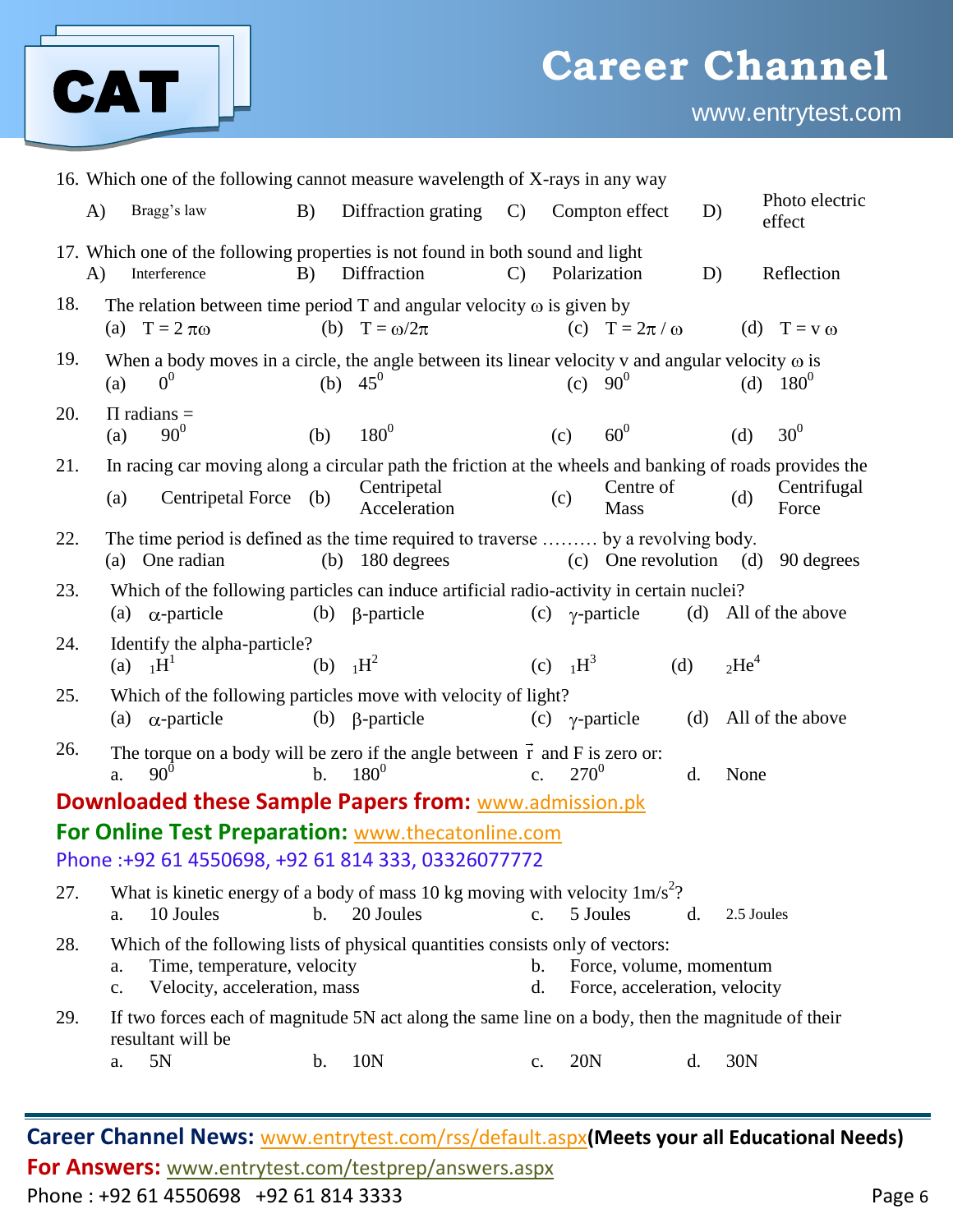

| 30.                                                                                                                                                                                                                                                                                             |            |                                                                |                | Applied force F on a body of mass m, moving with acceleration a is                                                       |               |                                  |     |       |                                  |
|-------------------------------------------------------------------------------------------------------------------------------------------------------------------------------------------------------------------------------------------------------------------------------------------------|------------|----------------------------------------------------------------|----------------|--------------------------------------------------------------------------------------------------------------------------|---------------|----------------------------------|-----|-------|----------------------------------|
|                                                                                                                                                                                                                                                                                                 | a.         | m/a                                                            | $\mathbf{b}$ . | a/m                                                                                                                      | $C_{\bullet}$ | ma                               | d.  | m : a |                                  |
| <b>CHEMISTRY:</b><br>Directions:<br>For each question below you are given four choices. SELECT ANY ONE THAT IS MOST<br><b>APPROPRIATE ANSWER</b><br>ALL ANSWER MUST BE GIVEN ON THE ANSWER SHEET.<br>YOUR ANSWERS MUST BE INDICATED BY LETTERS (A, B, C, D) AND NOT<br>BY THE WORDS THEMSELVES. |            |                                                                |                |                                                                                                                          |               |                                  |     |       |                                  |
| 1.                                                                                                                                                                                                                                                                                              |            | Spodumene is the mineral of                                    |                |                                                                                                                          |               |                                  |     |       |                                  |
|                                                                                                                                                                                                                                                                                                 |            | (a) Lithium                                                    |                | (b) Sodium                                                                                                               | (c)           | Potassium                        |     | (d)   | None                             |
| 2.                                                                                                                                                                                                                                                                                              |            | Indicate the most viscous liquids the following.<br>(a) $H_2O$ |                | (b) $CH3OH$                                                                                                              | (c)           | $CH_3CH_2OCH_2CH_3$              |     | (d)   | CH <sub>3</sub> OCH <sub>3</sub> |
| 3.                                                                                                                                                                                                                                                                                              |            | (a) $NO_2^- \rightarrow NO_3^-$                                | (b)            | In which of the following processes nitrogen is reduced?<br>$NO_2^- \rightarrow NO_2^-$                                  |               | (c) $NO_2^- \rightarrow NO_3^-$  |     | (d)   | $NH_4^+ \rightarrow N_2$         |
| 4.                                                                                                                                                                                                                                                                                              | (a)<br>(c) | Which is not the mineral of Silicon<br>Analcite<br>Dolomite    |                |                                                                                                                          |               | Asbestos<br>(b)<br>(d)<br>Zircon |     |       |                                  |
| 5.                                                                                                                                                                                                                                                                                              |            |                                                                |                | Substance that affects the rate of reaction but remains unaltered at the end of the reaction is called                   |               |                                  |     |       |                                  |
|                                                                                                                                                                                                                                                                                                 | (a)        | Catalyst                                                       | (b)            | Acid                                                                                                                     | (c)           | Base                             | (d) |       | None of the above                |
| 6.                                                                                                                                                                                                                                                                                              | (a)        | None of the<br>following                                       | (b)            | If one mole of solute is dissolved in one liter of solution, the solution is called<br>One molal                         |               | (c) One molar                    |     |       | (d) One normal                   |
| 7.                                                                                                                                                                                                                                                                                              |            |                                                                |                | If one gram equivalent of a solute is dissolved in one liter of solution, the solution is called                         |               |                                  |     |       |                                  |
|                                                                                                                                                                                                                                                                                                 | (a)        | One normal                                                     | (b)            | One molal                                                                                                                | (c)           | One molar                        | (d) |       | None of the above                |
|                                                                                                                                                                                                                                                                                                 |            |                                                                |                | <b>Downloaded these Sample Papers from: www.entrytest.com</b>                                                            |               |                                  |     |       |                                  |
|                                                                                                                                                                                                                                                                                                 |            |                                                                |                | For Online Test Preparation: www.thecatonline.com                                                                        |               |                                  |     |       |                                  |
|                                                                                                                                                                                                                                                                                                 |            |                                                                |                | Phone: +92 61 4550698, +92 61 814 333, 03326077772                                                                       |               |                                  |     |       |                                  |
| 8.                                                                                                                                                                                                                                                                                              |            | it is called<br>(a) Coulomb's Law                              | (b)            | At constant temperature, volume of a given mass of a gas is inversely proportional to pressure exerted on<br>Boyle's Law |               | (c) General Gas Law              |     |       | (d) Charles Law                  |
| 9.                                                                                                                                                                                                                                                                                              | (a)        | Significant igures                                             |                | Very small and very large quantities are expressed in terms of<br>(b) Logarithm<br>(c)                                   |               | None of these $(d)$              |     |       | <b>Exponential notation</b>      |
| 10.                                                                                                                                                                                                                                                                                             |            |                                                                |                | The number of atoms or molecules whose concentration determine the rate of reaction is called                            |               |                                  |     |       |                                  |
|                                                                                                                                                                                                                                                                                                 | (a)        | Molecularity                                                   |                | (b) Rate of reaction                                                                                                     |               | (c) Order of reaction            |     | (d)   | None of the<br>above             |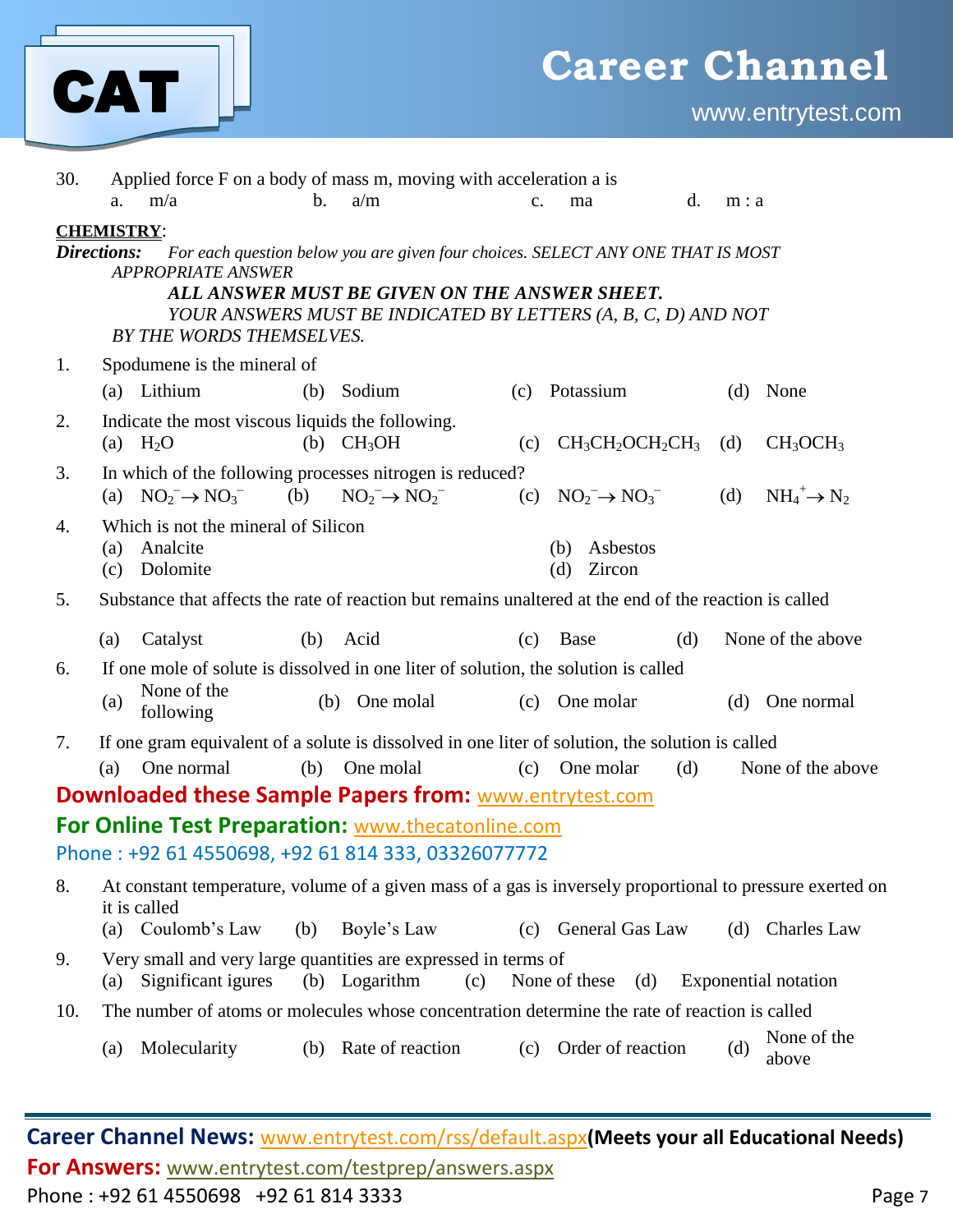

| 11. | Electrolytes which ionize to a very small extent in a solution are called        |                                                       |     |                                                                                                    |     |                               |     |                      |  |
|-----|----------------------------------------------------------------------------------|-------------------------------------------------------|-----|----------------------------------------------------------------------------------------------------|-----|-------------------------------|-----|----------------------|--|
|     | (a)                                                                              | Neutral                                               | (b) | Weak electrolytes                                                                                  | (c) | Strong electolytes            | (d) | None of the<br>above |  |
| 12. |                                                                                  |                                                       |     | The change of concentration of reactants or products is called,                                    |     |                               |     |                      |  |
|     | (a)                                                                              | Order of reaction                                     | (b) | Rate of reaction                                                                                   | (c) | Molecularity                  | (d) | None of the<br>above |  |
| 13. | Reactions which proceed in the forward direction and go to completion are called |                                                       |     |                                                                                                    |     |                               |     |                      |  |
|     | (a)                                                                              | Irreversible<br>reaction                              | (b) | Equilibrium<br>reaction                                                                            | (c) | Reversible<br>reaction        | (d) | None of the<br>above |  |
| 14. |                                                                                  |                                                       |     | The substance through which electricity cannot flow in molten state or solution form is called,    |     |                               |     |                      |  |
|     |                                                                                  | (a) Molecularity                                      |     | (b) Conductor                                                                                      |     | (c) Electrolyte               | (d) | Non electrolyte      |  |
| 15. |                                                                                  | process takes place in one or several steps is called |     | The law which states, "The amount of heat evolved or absorbed in a process in the same whether the |     |                               |     |                      |  |
|     | (a)                                                                              | Newton's law                                          |     |                                                                                                    | (b) | First law of thermodynamics   |     |                      |  |
|     | (c)                                                                              | Hess's law                                            |     |                                                                                                    | (d) | Law of conservation of energy |     |                      |  |
|     | <b>ENGLISH:</b><br>Directions.                                                   |                                                       |     | For each question below you are given choices. SELECT ANV ONE THAT IS MOST                         |     |                               |     |                      |  |

*For each question below you are given choices. SELECT ANY ONE THAT IS MOST APPROPRIATE ANSWER*

#### **SENTENCE COMPLETION**

#### **Directions for Q 1 - 3**

Each sentence below has one or two blanks, each blank indicating that something has been omitted. Beneath in sentence are five lettered words or sets of words. Choose the word or set of words that best fits the meaning of the sentence as a whole.

#### **Downloaded these Sample Papers from:** [www.entrytest.com](http://www.entrytest.com/)

## **For Online Test Preparation:** [www.thecatonline.com](http://www.thecatonline.com/)

Phone : +92 61 4550698, +92 61 814 333, 03326077772

- 1. Miss Watson termed Hock's behavior because in her opinion noting could excuse his deliberate disregard of her commands.
	-
	- C. Irrevocable D. indefensible
	- E. Boisterous
	- A. devious B. intolerant
		-
- 2. Either the surfing at Maui is \_\_\_\_\_, or I went there on an off day.
	- A. Consistent B. Thrilling
	- C. Invigorating D. Overrated
	- E. Scenic
- 3. Your \_\_\_\_\_\_ remarks spoil the effect of your speech; try not to stray from your subject.
	- A. innocuous B. Digressive
		- C. Derogatory D. Persistent
- 
- 

**Career Channel News:** www.entrytest.com/rss/default.aspx**(Meets your all Educational Needs) For Answers:** www.entrytest.com/testprep/answers.aspx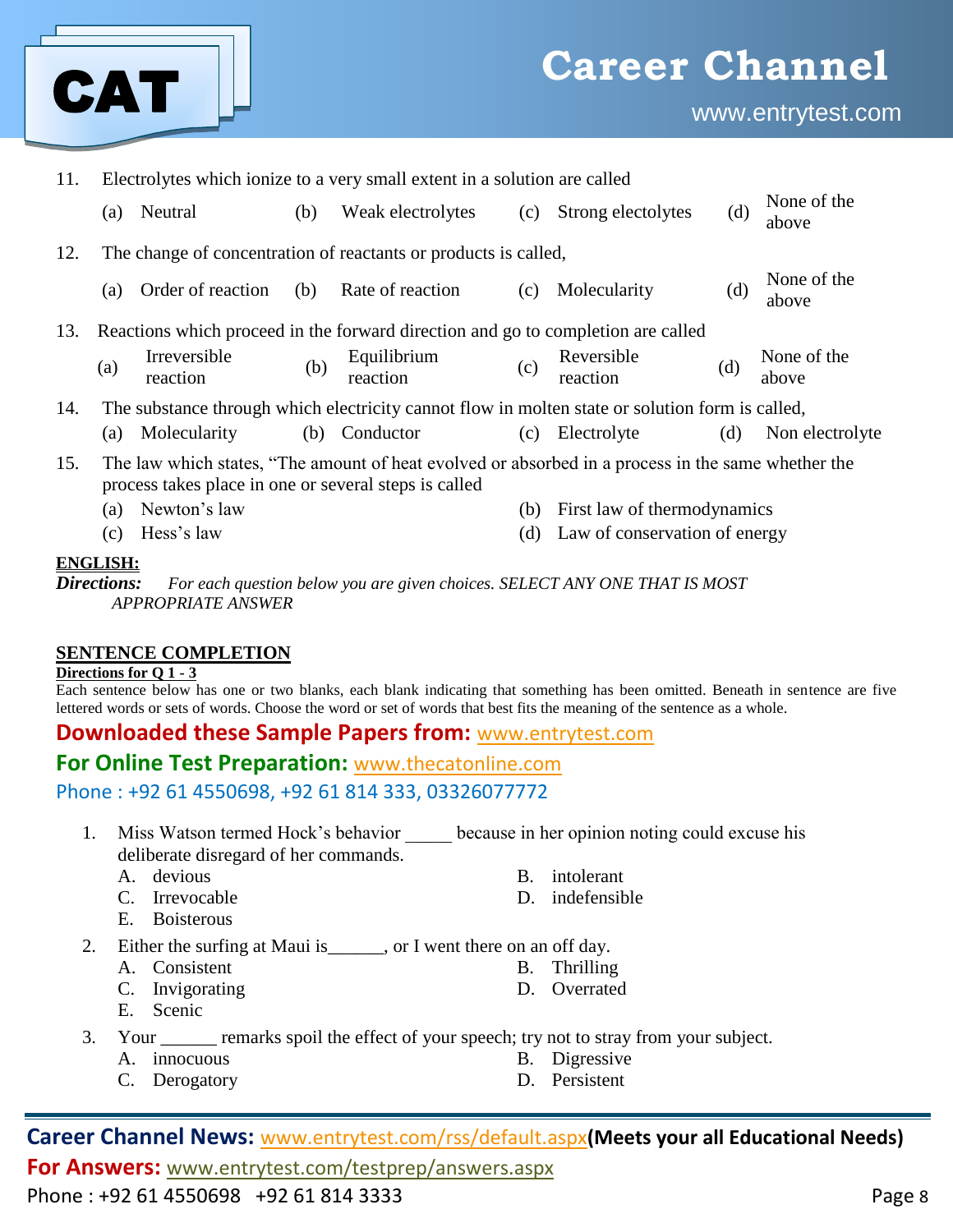

#### E. Enigmatic

#### **ANALOGIES**

**Direction:** Each question below consists of a related pairs of words or phrases, followed by five lettered pairs of words or phrases, Select the lettered pair that best expresses a relationship similar to that expressed in the original pair.

- 4. TELLER : BANK ::
	- (a) Artist : museum
	- (b) Cashier : check
	- (c) Waiter : restaurant
	- (d) Borrower : loan
	- (e) Mourner : funeral
- 5. INNING : BASEBALL ::
	- (a) round : boxing
	- (b) puck : hockey
	- (c) touchdown : football
	- (d) serve : tennis
	- (e) outing : hiking
- 6. DEGREE : TEMPERATURE ::
	- (a) ounce : weight
	- (b) fathom : volume
	- (c) mass : energy
	- (d) time : length
	- (e) light : heat
- 7. PICK : GUITAR ::
	- (a) peg : ukelele
	- (b) string : banjo
	- (c) pipe : organ
	- (d) bow : violin
	- (e) head : tambourine

### **Downloaded these Sample Papers from:** [www.admission.pk](http://www.admission.pk/)

#### **For Online Test Preparation:** [www.thecatonline.com](http://www.thecatonline.com/)

#### Phone :+92 61 4550698, +92 61 814 333, 03326077772

#### **ANTONYM**

**Direction:** In each of the following antonym questions, a word printed in capital letters precedes five lettered words or phrases. From these five lettered words or phrases, pick the one most nearly opposite in meaning to the capitalized word.

8. NERVOUS:

|              |     | $(A)$ Courageous $(B)$                   |     | Puzzle | (C) | <b>Bold</b> | (1) | Trainee         |
|--------------|-----|------------------------------------------|-----|--------|-----|-------------|-----|-----------------|
| $\mathbf{Q}$ |     | <b>NOTORIOUS:</b>                        |     |        |     |             |     |                 |
|              |     | (A) Renowned (B) Invincible (C) Inactive |     |        |     |             |     | (D) Fashionable |
| 10.          |     | <b>NOCTURNAL:</b>                        |     |        |     |             |     |                 |
|              | (A) | Patrolling                               | (B) | Daily  |     | $(C)$ Harsh | (D) | Marauding       |
|              |     |                                          |     |        |     |             |     |                 |

**Career Channel News:** www.entrytest.com/rss/default.aspx**(Meets your all Educational Needs) For Answers:** www.entrytest.com/testprep/answers.aspx